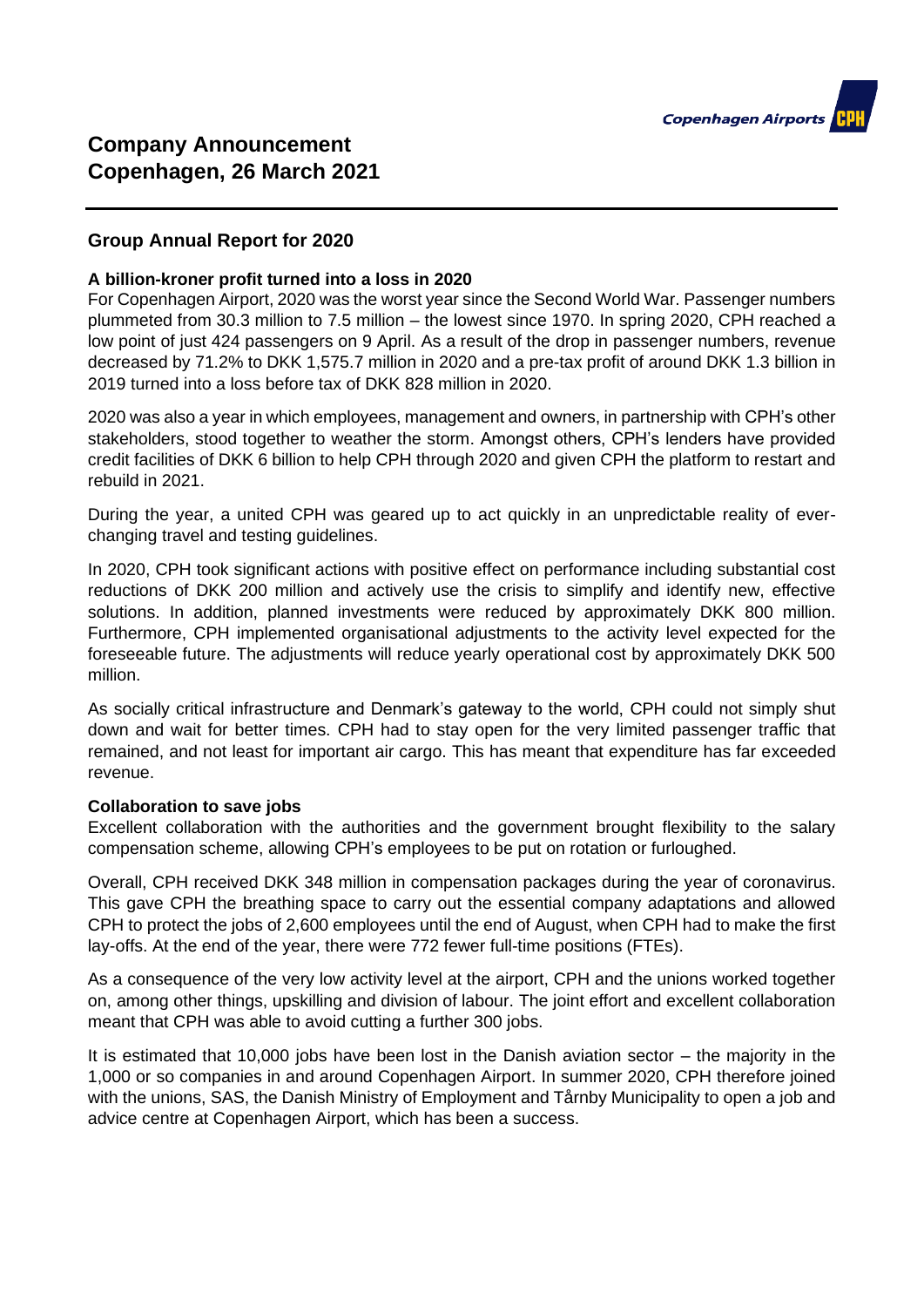## **The five must-win battles of the crisis**

The coronavirus pandemic has put many of the activities of the *Architects of the Future Airport* strategy on hold. But the objective remains the same: to create a future-proof, innovative airport. During the crisis, the whole organisation came together to fight five must-win battles:

- To ensure a safe, comfortable and positive travel experience for passengers
- To safeguard teamwork and motivation in the organisation
- To simplify working processes and reduce bureaucracy for the future
- To focus on lower expenditure and minimise costs
- To protect and develop our revenue streams

Fear of becoming infected while travelling, complicated and differing coronavirus rules in every country, new travel restrictions every Thursday and the prospect of a long spell of quarantine – all this kept 75% of passengers at home in 2020. With the "Let's travel with care" initiative, in the spring and summer CPH's employees implemented everything from face masks, hand sanitiser, plexiglass, extra cleaning and distance markers in the terminals to extra security and service personnel guiding passengers through the airport.

CPH also closed 40% of the terminal area and combined operations to give passengers a better experience – and the airlines, ground handlers and authorities better working conditions.

## **CPH investing in the future**

Before the coronavirus hit, CPH was investing around DKK 2 billion annually in developing the airport. The whole investment programme was revisited, not least the numerous building projects. Some were put on hold, while others went ahead because it would have been too costly to stop them.

This was the case, for example, with the second phase of Pier E, the opening of which in October marked the end of the single largest capacity project for decades. The new terminal building has flexible stands and gates, boarding bridges and flexible bus gates, taxiways and a brand-new passport control area.

The building is adorned with William Soya's brilliant ceiling-installed sculpture, which was donated by the Danish Arts Foundation and Kolding Municipality. The new Pier E is not just a beautiful and efficient terminal. It has also proven particularly well suited to the safe processing and testing of passengers during the pandemic.

Overall, in 2020 CPH reduced the cost of investments and building projects by around DKK 800 million.

But CPH still has its eye on the future. In October 2020 CPH and Danish Netcompany founded the joint venture Smarter Airports A/S to develop a new, market-leading digital platform for efficient operation of the airports of the future. CPH and Netcompany will together invest up to DKK 200 million in the company. Once the solution has been incorporated in Copenhagen, the aim is to sell the system to airports all over the world and create a new revenue stream for CPH.

## **Collaboration with airlines and partners**

There has been close contact and collaboration between CPH, the airlines and our partners throughout the corona crisis.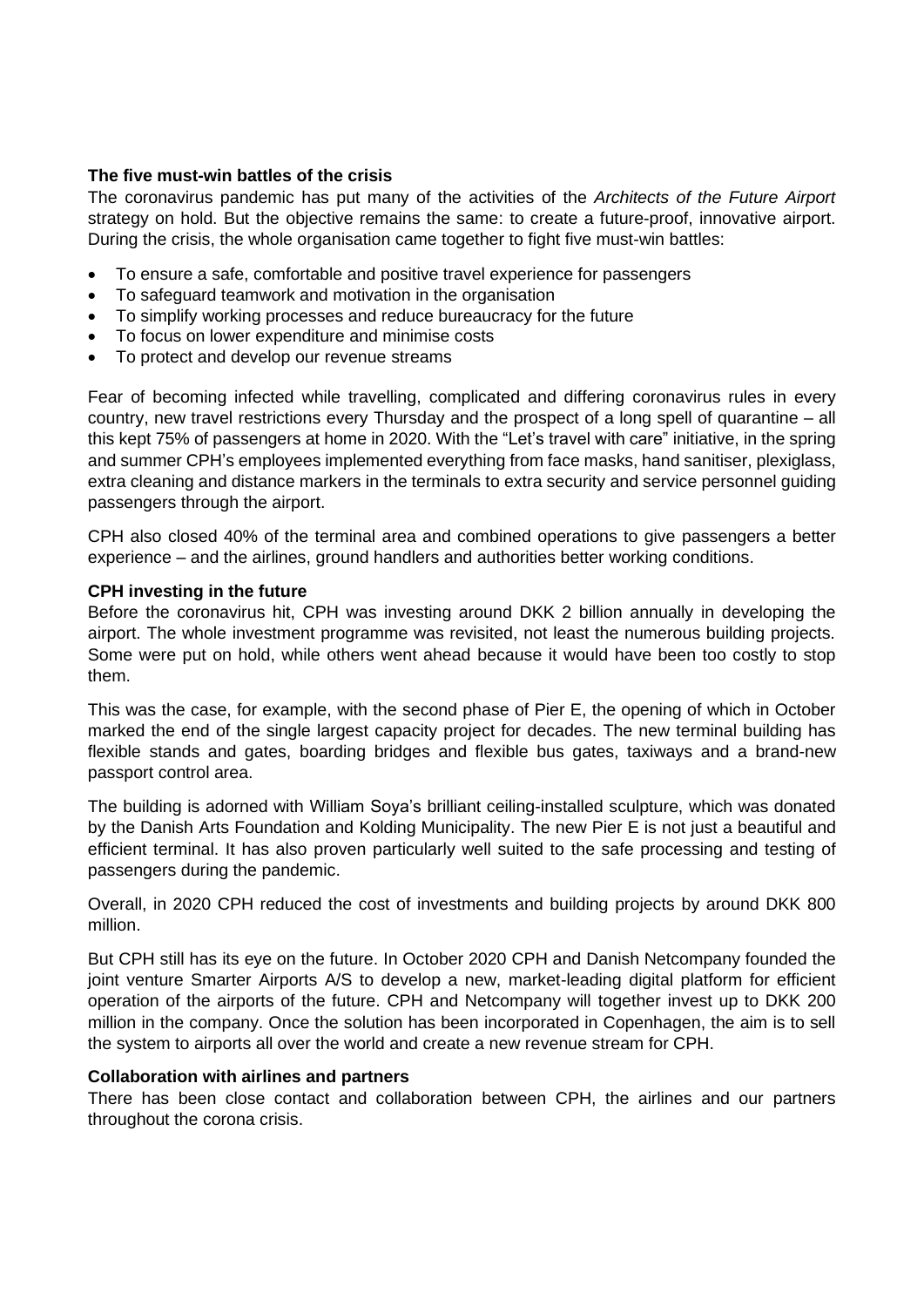Before the crisis, 150 stores and food outlets were open in and around the terminals. At the end of the year, there were just nine. Throughout the year, CPH worked with our partners to get through the crisis as well as possible. Opening times were revised and new agreements negotiated with most partners. When the pandemic grounded aircrafts in the spring, the airport did not impose parking charges.

In the first quarter of 2021, CPH agreed with the airlines to focus on the restart and adjust the agreement for the period 2019-2023 on the charges paid to use the airport. The adjusted agreement addresses the unintended consequences that the corona crisis has had for the assumptions underlying the charges agreement. This has created calm and balance for both CPH and the airlines up to and including 2023.

## **CPH co-founder of Green Fuels for Denmark**

Nobody knows the full extent of the corona crisis yet or how long it will last. Aviation was one of the first sectors to be hit by the crisis and will be among the last to come out on the other side. Yet climate change is a challenge that the aviation industry and society will have to deal with and find solutions to in the years ahead.

In 2020, CPH entered into several exciting partnerships that will ensure the development of sustainable fuels in Denmark and the zero-emissions airport of the future.

CPH helped to establish the innovative Green Fuels for Denmark partnership together with A.P. Møller - Mærsk, DSV Panalpina, DFDS, SAS, Nel, Everfuel, Haldor Topsøe, Ørsted and others. As part of the Danish government's climate partnership with the aviation industry, in 2020 CPH also presented an ambitious plan to achieve significant  $CO<sub>2</sub>$  reductions as early as 2030. As a result, the route to zero-emissions aviation in 2050 can be seen more clearly.

In October, a consortium led by Copenhagen Airport (CPH) with 14 European partners and the Danish Technological Institute won an EU tender of DKK 90 million to create the sustainable airport of the future. With the ALIGHT project, CPH will be the venue for the development of specific solutions and examples of how an airport can be set up to operate without any carbon emissions and deliver infrastructure for carbon-neutral aircraft.

## **Europe's best airport**

On 9 March 2020 – just a few days before Denmark locked down – passengers voted CPH "Europe's best airport 2019" in the annual international survey of passenger satisfaction conducted by ACI, the international trade organisation for airports.

CPH can still be Europe's best airport on the other side of the coronavirus pandemic when we are able to once again travel on holiday or business and experience the world. CPH will still be an attractive, safe and efficient airport for passengers and customers. CPH will maintain CPH's important social role in the creation of growth and jobs through its position as an important Nordic transport hub that can connect Denmark to the rest of the world.

## **Dividend**

Dividend to shareholders in 2020 and 2021 have been suspended because of the financial situation and conditions for receiving compensation from the Danish government's support packages.

#### **Outlook for 2021**

Global aviation continues to face significant uncertainty from the ongoing COVID-19 pandemic as well as other factors such as economic uncertainty and climate change.